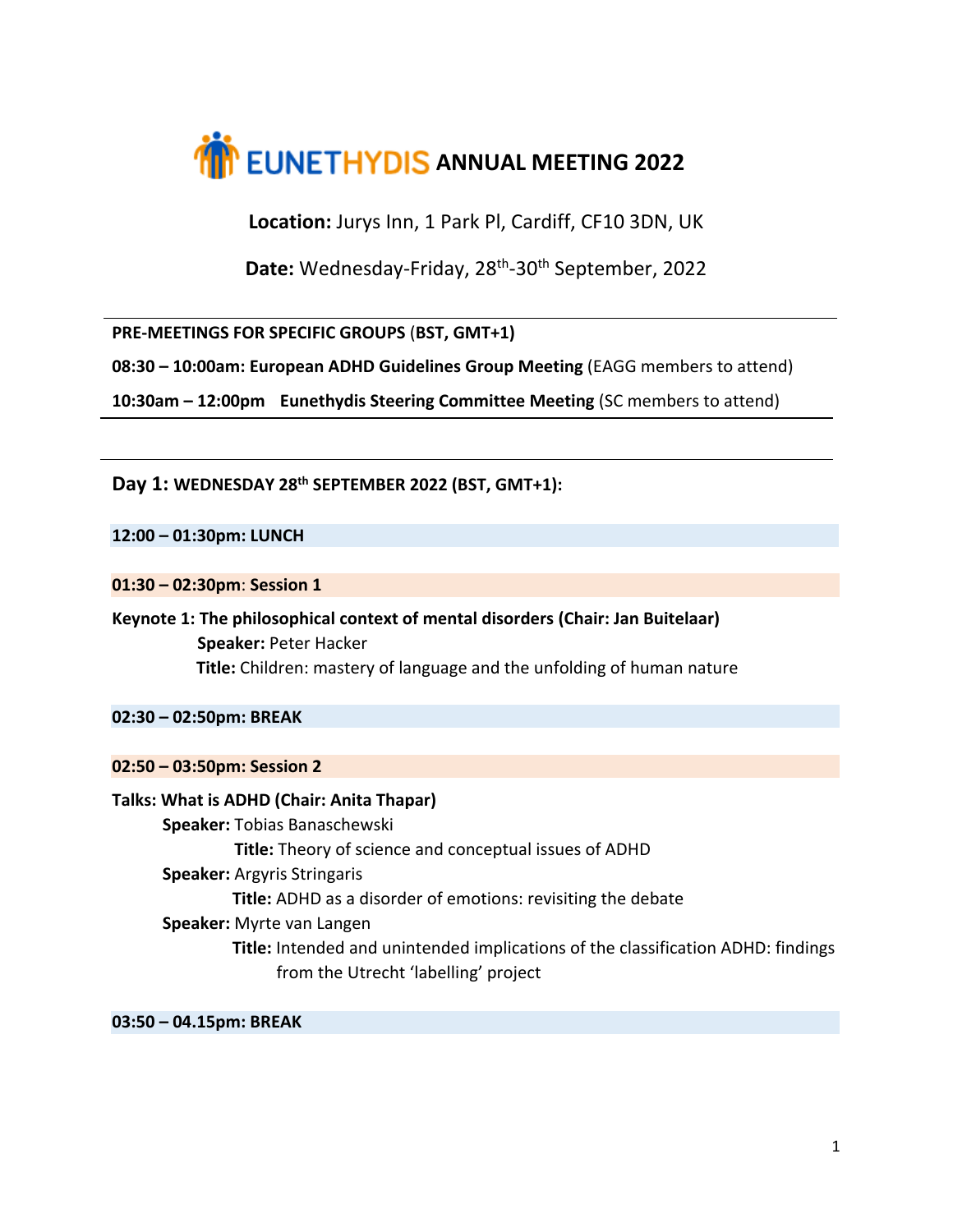### **04:15 – 06:15pm: Session 3**

# **Talks: Medicalisation of ADHD and Cultural effects (Chair: Kate Langley)**

 **Speaker:** Steve Hinshaw

 **Title:** how societal factors impact ADHD diagnosis and treatment and on stigma

 **Speaker:** Ian Wong

**Title:** Comparing ADHD diagnosis and treatment across 65 countries

# **Speaker:** Guilherme Polanczyk

Title: Cultural and societal influences on clinical practice

**06:45 – 07:45pm: Poster session 1**

# **08:00pm: DINNER (in hotel)**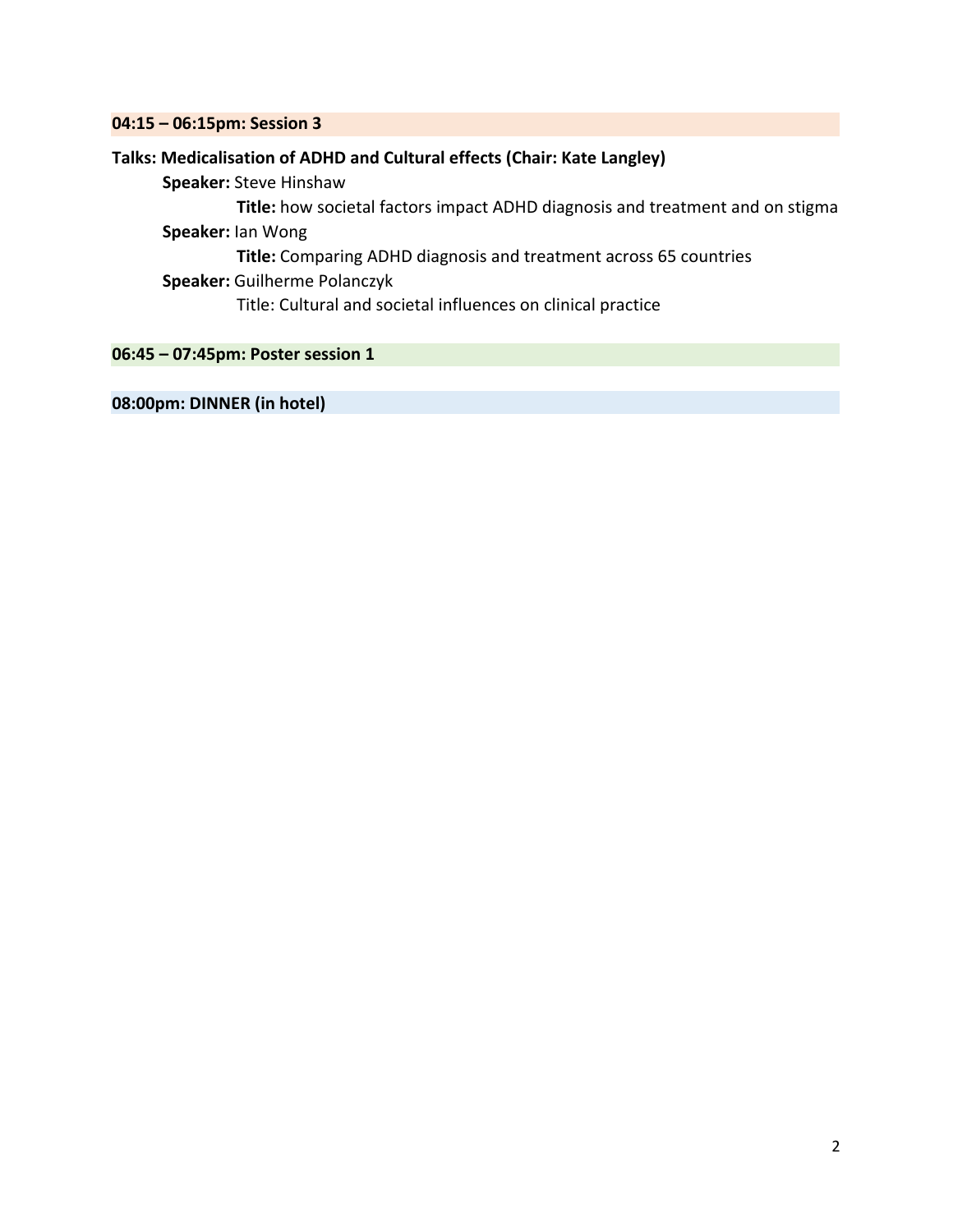# **Day 2: THURSDAY 29th SEPTEMBER 2022 (BST, GMT+1):**

#### **08:30 – 10:15am: Session 4**

# **Talks: Outcomes and measurement of ADHD across different countries and cultures (Chair: Dave Coghill)**

 **Speaker:** Melissa Mulrany  **Title:** Developing core outcomes for neurodevelopmental disorders

#### **Speaker:** Lucy Riglin

 **Title:** Measurement of ADHD across time and countries

 **Speaker:** Wakaho Hayashi

**Title:** Japanese cultural perspective on measuring ADHD outcomes

### **Speaker:** Sven Bölte

 **Title:** The ICF CoreSets platform to assess individual strengths and weaknesses, and environmental barriers and facilitators in ADHD

# **10:00 – 10:45am: BREAK**

### **10:45am – 12:30pm: Session 5**

**Talks: Co-development and coproduction in ADHD research (Chair: Emily Simonoff)**

 **Speaker:** Sue Fletcher Watson

 **Title:** Neurodiversity and co-production as a pathway to better practice

 **Speaker:** The RE-STAR team

**Title:** Beyond Participation: The co-intentional model in RE-STAR  **Speaker:** Saskia van den Oord & Dieter Baeyens & Kathrin Gerling

**Title:** Developing a game-based stigma remediation intervention for

adolescents with ADHD through participatory design

### **12:30 – 1:30pm: LUNCH**

#### **01:30 – 03:00pm: Session 6**

**Talks: Positive psychology and a strengths-based approach (Chair: Jonna Kuntsi) Speaker:** Corina Greven & Martine Hoogman  **Title:** Positive characteristics and creativity of people with ADHD  **Speaker:** Yehuda Pollak

 **Title:** ADHD and suboptimal decision making: From bias to noise  **Speaker:** Jan Buitelaar

 **Title:** Positive psychology - a critical note (10 mins)

#### **03:00 – 03:30pm: BREAK**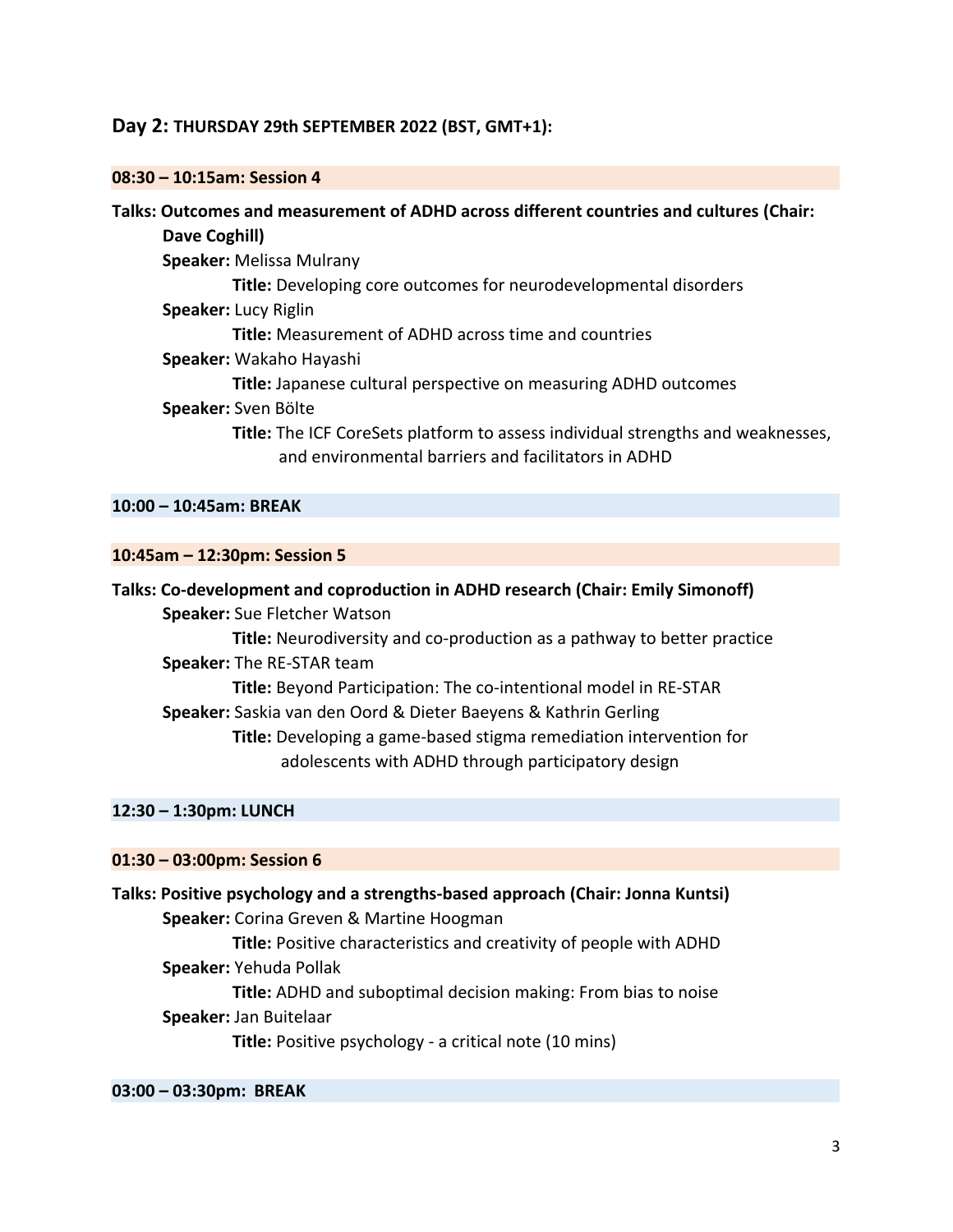**03:30 – 05:15pm: Session 7**

**Critical discussion and debate: Age in school year findings and how this challenges our conceptualisation of ADHD (Chair: Saskia van den Oord) Speaker:** Jonna Kuntsi  **Title:** Summary of current findings  **Panel for discussion: Friederike Blume Dave Coghill Emily Simonoff Katya Rubia**

**05:45 – 06:45pm: Poster session 2**

**07:30pm: GALA DINNER (in Cardiff Castle)**